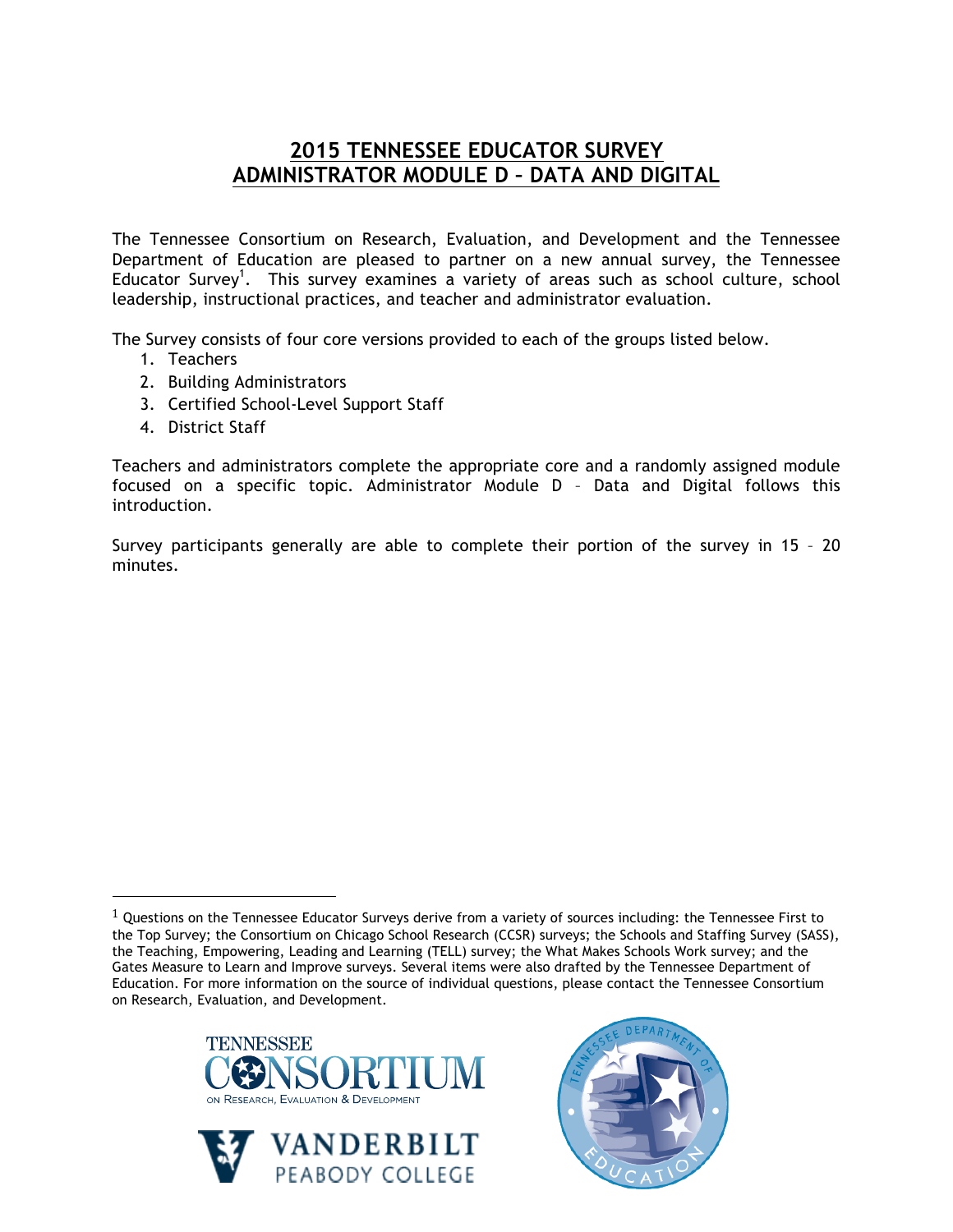## **2015 TENNESSEE EDUCATOR SURVEY ADMINISTRATOR SURVEY MODULES**

## **Administrator Module D - Data and Digital**

- A-D1. Which of the following types of information on individual students are included in your school's electronic database system? (Select all that apply)
	- a. Grades/scores on student work (including homework)
	- b. Grades/scores on quizzes or tests
	- c. Level of proficiency on content standards
	- d. Performance on state tests
	- e. Performance on digital content/curriculum
	- f. Performance on standardized interim, benchmark, or formative assessments
	- g. Student goals
	- h. Student portfolios
	- i. Student interests
	- j. Special education data
	- k. Academic information from previous years
	- l. Attendance
	- m. Lateness/tardiness
	- n. Behavior data
	- o. None of the above
- A-D2. How many different electronic systems do you use to access any of the above data?
	- a. 1
	- b. 2-3
	- c. 4 or more
	- d. None
- A-D3. How frequently is new data added to the system(s)? (If you use more than one system, please respond for the system that is updated most frequently.) (Select one)
	- a. Daily
	- b. Weekly
	- c. Monthly
	- d. A few times per year
	- e. Annually
	- f. Other *(specify)* \_\_\_\_\_\_\_\_\_\_\_\_\_\_\_\_\_\_\_\_\_\_\_\_\_\_\_\_\_\_\_\_\_\_\_\_\_\_\_\_\_\_\_\_\_\_\_\_\_\_\_





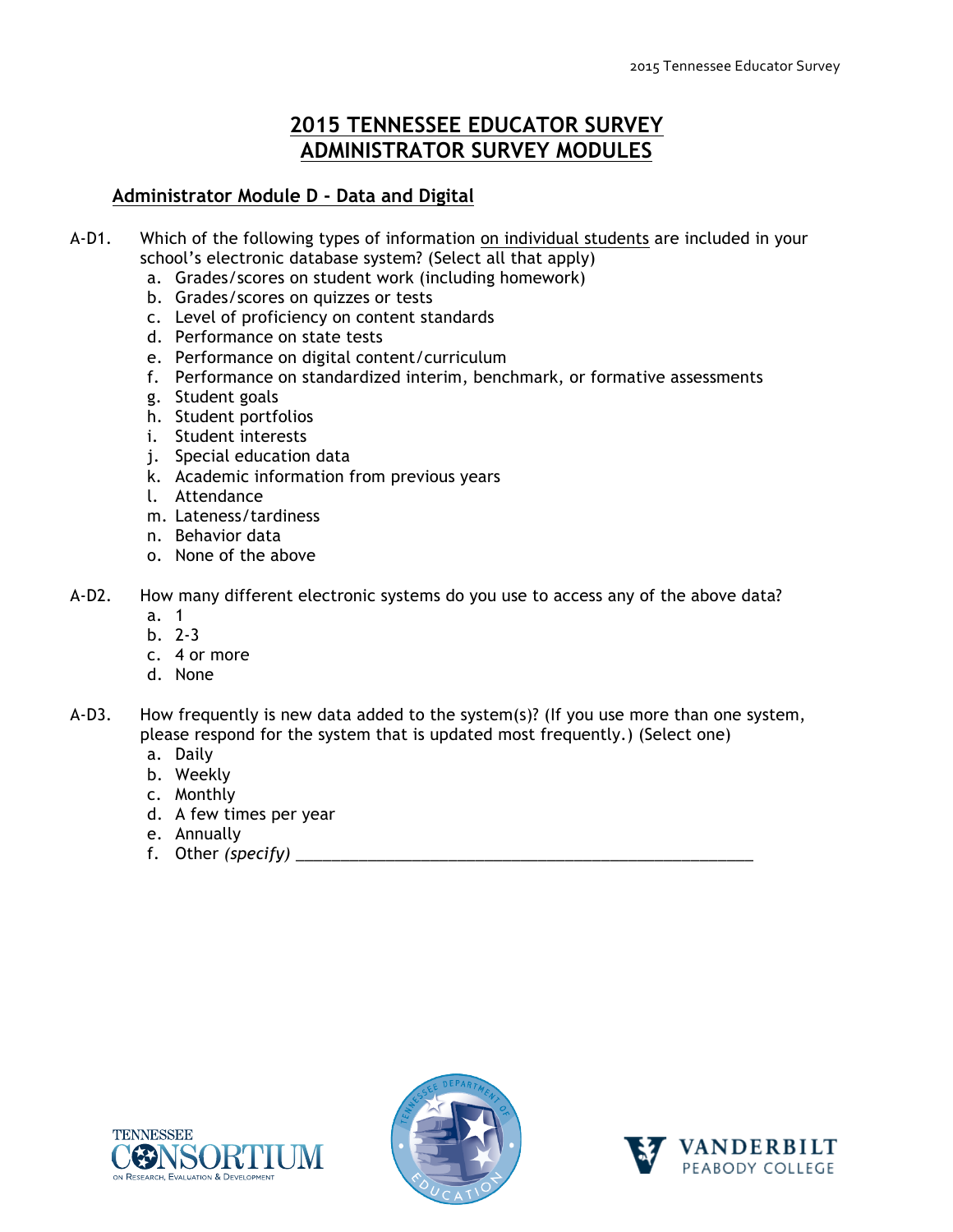- A-D4. Which of the following statements best describes how digital instructional tools are used in the classrooms in your school? (Select one)
	- a. My school has a policy that requires that teachers use digital instructional tools in the classroom.
	- b. Teachers are encouraged to use digital instructional tools in the classroom, but there is no school policy requiring them to do so.
	- c. Teachers are not required nor encouraged to use digital instructional tools in the classroom.
	- d. Other *(specify)*
- A-D5. Does your school have regulations about any of the following to guide teachers' use of digital instructional tools are used in the classroom? (Select one)
	- a. Data privacy and security rules
	- b. Restrictions on content and sites that can be accessed
	- c. Rules about when to use digital instructional tools for learning versus for entertainment
	- d. Bring-your-own device rules
	- e. None
	- f. Other *(specify)*
- A-D6. Does your district actively support the use of digital instructional tools in your school's classrooms?
	- a. Yes
	- b. No
	- c. Not sure
- A-D7. If yes to question D6, what supports does your district provide? (Select all that apply)
	- a. Provides the technology infrastructure that makes the use of the tools possible
		- b. Directly provides the tools for my school
		- c. Provides the funding to pay for the tools
		- d. Provides training on the use of the tools
		- *e.* Other *(specify)*